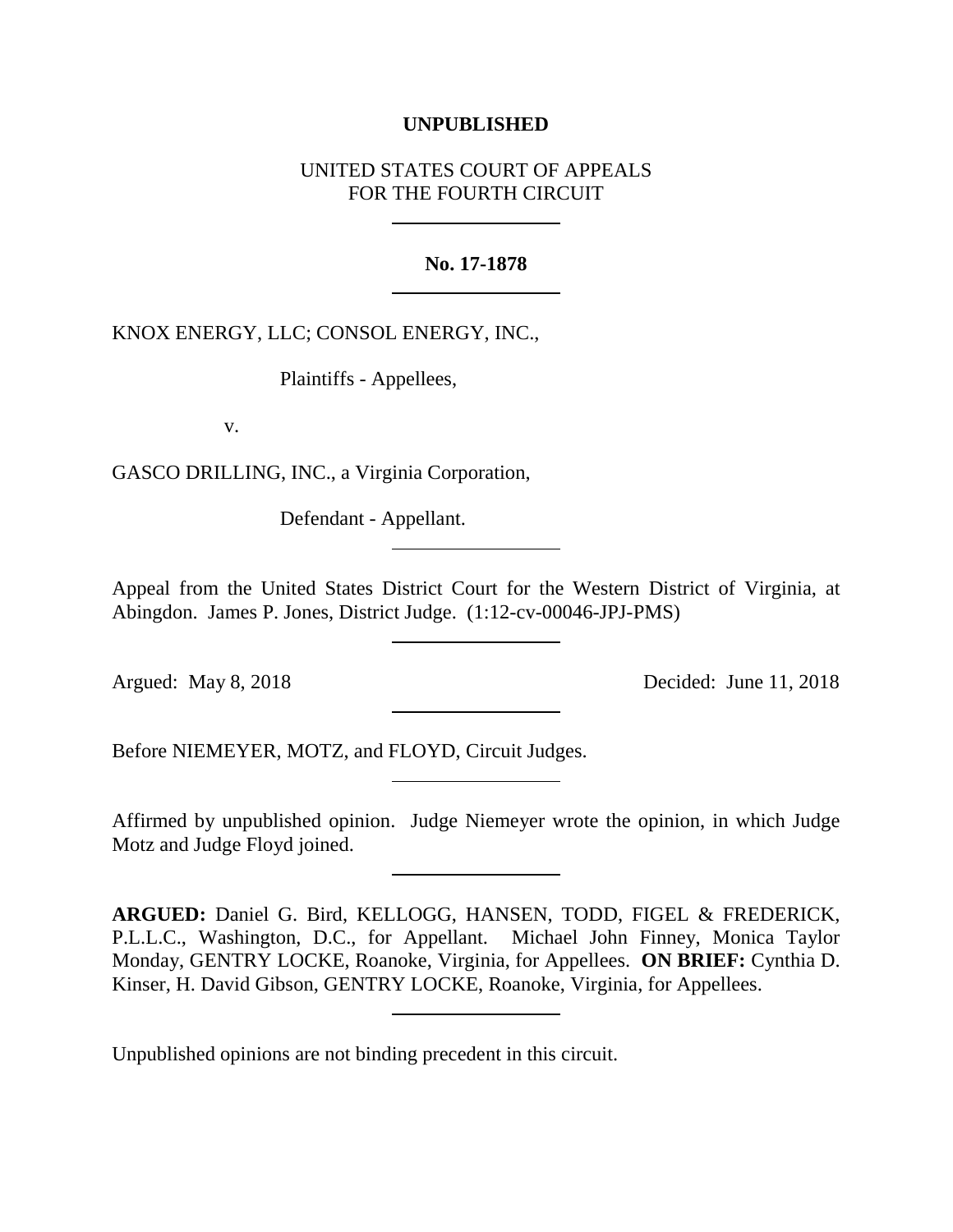#### NIEMEYER, Circuit Judge:

Knox Energy, LLC, and Consol Energy, Inc. (collectively "Consol") commenced this action seeking a declaratory judgment that a drilling contract that Consol had allegedly entered into with Gasco Drilling, Inc., was unenforceable. Consol contended that there was no meeting of the minds because it accidentally sent an unexecuted drilling contract form to Gasco and then inadvertently signed it once Gasco returned the completed form. It alleged that Gasco knew that Consol had not intended to enter into the drilling contract, as Consol had previously informed Gasco that it was not interested in entering into the type of drilling contract that Gasco claims they formed and that it had already entered into a drilling contract with another drilling company for the period in question. Gasco filed a counterclaim, disputing Consol's account of the facts and asserting that the contract was valid and enforceable and that Consol was in breach of it.

A jury returned a verdict in favor of Consol, finding that there had been no "meeting of the minds — mutual assent."

On appeal, Gasco contends (1) that the district court erred in instructing the jury on mutual assent; (2) that Consol engaged in discovery misconduct, warranting a new trial; and (3) that the district court abused its discretion in excluding a document that Gasco sought to introduce during trial, also warranting a new trial. For the reasons that follow, we affirm.

2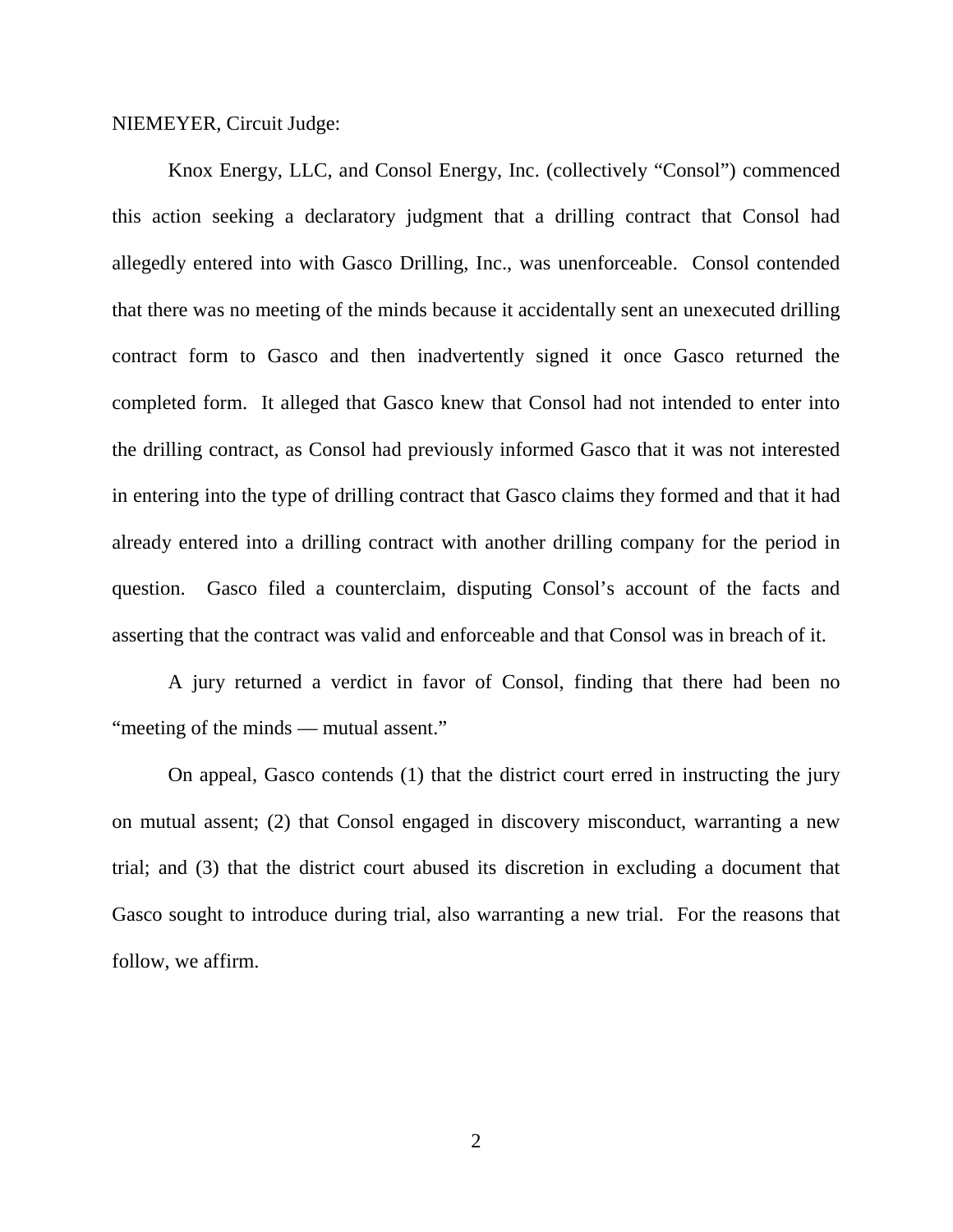Gasco contends that the district court erred in instructing the jury on mutual assent, arguing that the instruction it gave conflicted with established Virginia contract law, which applies in this diversity action. It argues in particular that (1) the instruction misled the jury to believe that parties to a contract must have the same *subjective* intentions for a valid contract to exist when only *objective* manifestations of intent are relevant; (2) the court's instruction conflated the element of mutual assent with the concept of unilateral mistake, thereby wrongly imposing on Gasco the burden to disprove Consol's affirmative defense of mistake; (3) the court's statement that a "party cannot snap up an offer that is too good to be true" directly contravenes Virginia law; and (4) the district court improperly rejected Gasco's proposed clarification that mutual assent turns "exclusively on the express communications between the parties at the time the [contract] was executed."

In response, Consol contends that the district court's instructions were entirely consistent with Virginia law and that much of the language to which Gasco objects was quoted directly from Virginia cases. It claims that Gasco's arguments rest on isolated words and phrases selected from the instructions and divorced from their context.

In instructing the jury on mutual assent, the district court stated:

For a contract to exist, the minds of the parties must have met on every material term of the alleged agreement. Whether the minds have met is a question of intention. For there to be an agreement, the parties must have a distinct intent common to both and without doubt or difference. Because the offer and acceptance may be by word, act or conduct, a meeting of the minds may be shown by direct evidence of intent, or by indirect evidence of facts which imply intent. If a party's words or actions warrant a reasonable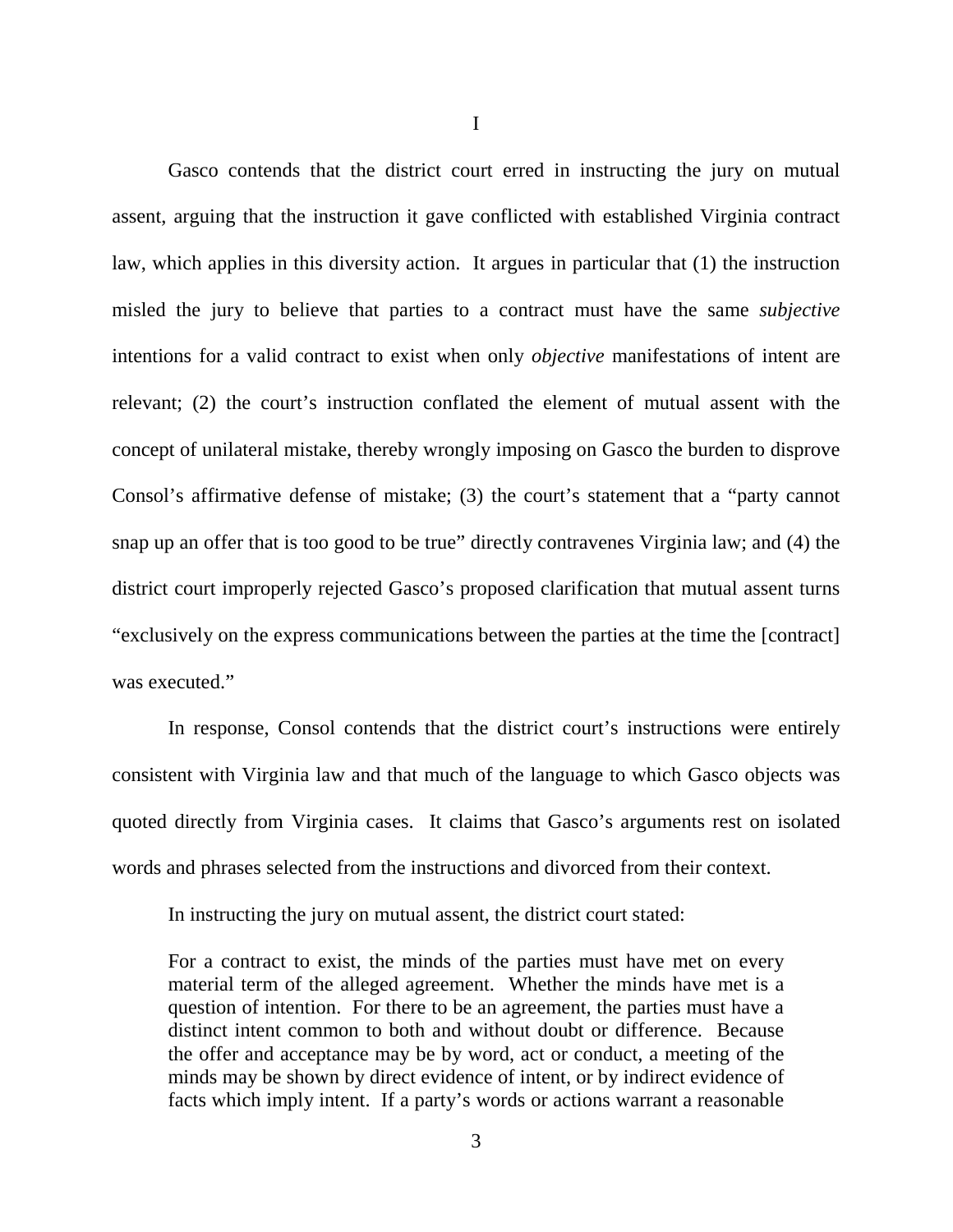person in believing that it intended a real agreement, its contrary, but unexpressed, state of mind is immaterial.

A party cannot snap up an offer that is too good to be true. If either party knew, or should have known, that the other had made a mistake with respect to the alleged agreement, then there was no meeting of the minds, and no contract.

We have examined this instruction carefully in light of Gasco's arguments and conclude that it fairly states Virginia law on mutual assent.

Virginia contract law echoes the familiar first principles of the common law, that the party seeking to recover in an action for breach of contract has the burden of establishing the existence of a legally enforceable agreement. *See Valjar, Inc. v. Maritime Terminals, Inc.*, 265 S.E.2d 734, 736 (Va. 1980). Under Virginia law, the "mutuality of assent — the meeting of the minds of the parties — is an essential element of all contracts." *Phillips v. Mazyck*, 643 S.E.2d 172, 175 (Va. 2007) (quoting *Lacey v. Cardwell*, 217 S.E.2d 835, 843 (Va. 1975)). Stated otherwise, a valid contract cannot exist unless the parties to the contract intentionally entered into an *agreement* — that is, the parties mutually assented to the formation of a contract. *See Lucy v. Zehmer*, 84 S.E.2d 516, 522 (Va. 1954). This requirement, however, is measured *objectively*, whereby "the law imputes to a person an intention corresponding to the reasonable meaning of his words and acts." *Id*. "If his words and acts, judged by a reasonable standard, manifest an intention to agree, it is immaterial what may be the real but unexpressed state of mind." *Id*. "A meeting of the minds [therefore] requires a *manifestation* of mutual assent, and a party's mental reservation does not impair the contract he purports to enter." *Wells v. Weston*, 326 S.E.2d 672, 676 (Va. 1985).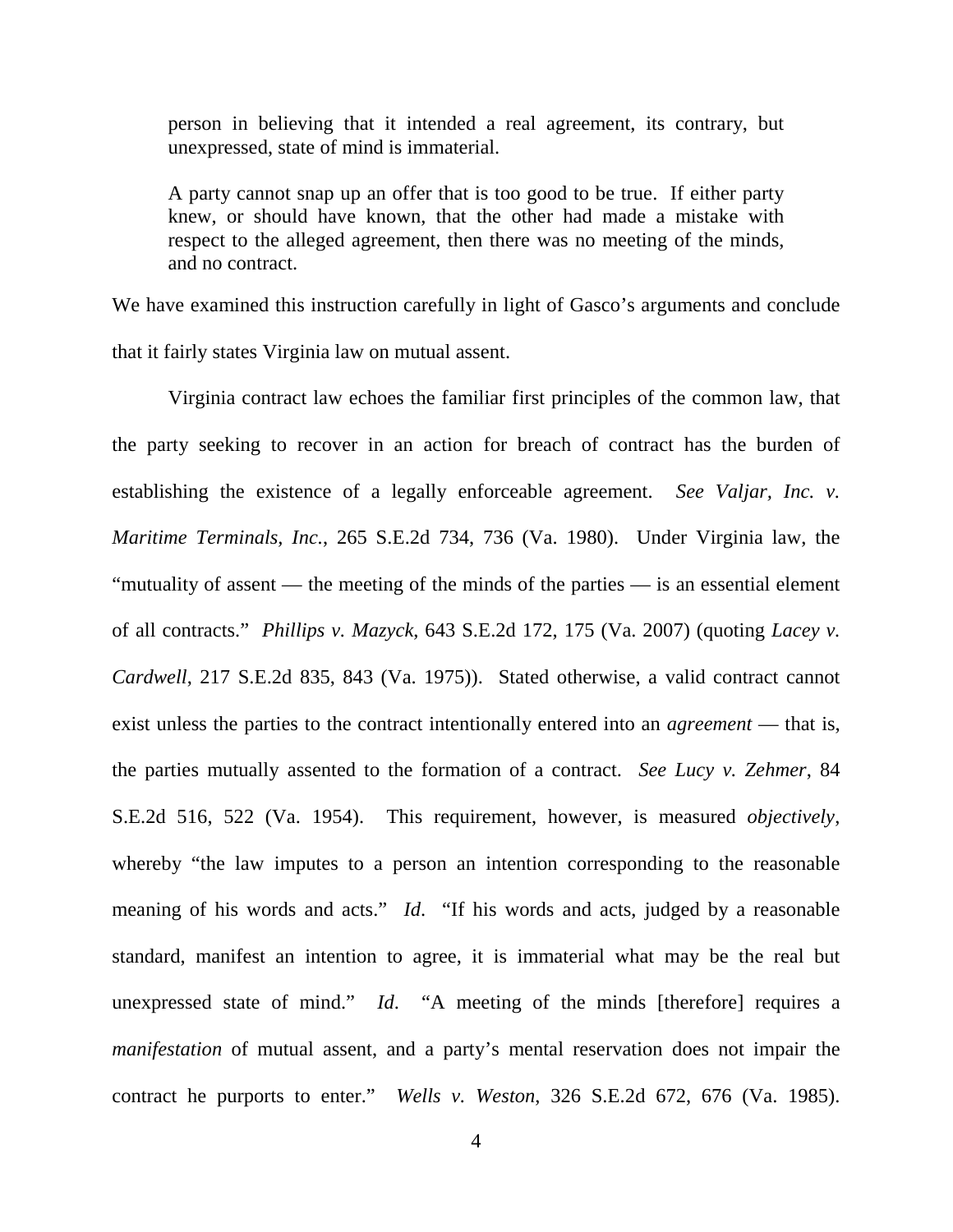Accordingly, a party's "undisclosed intention," or lack thereof, "in light of his actions cannot defeat the terms of the bargain he voluntarily entered." *Id*.

In its first assignment of error, Gasco contends that the district court's instruction required the parties to have "the same *subjective* intentions," which is inconsistent with the required *objective* manifestation of intent. Its argument, however, cannot be fairly sustained in light of the instruction actually given. The district court stated, "If a party's words or actions warrant *a reasonable person* in believing that it intended a real agreement, *its contrary, but unexpressed, state of mind is immaterial*." (Emphasis added). This instruction calls for an objective manifestation of intent, not subjective. It is not only the correct standard, but it also employs the precise language that we used in this case on a prior appeal. We stated that if the district court were to give the instruction that it actually gave, "the jury would have been instructed that its decision on mutual assent must rest on the objective circumstances." *Knox Energy, LLC v. Gasco Drilling, Inc.*, 637 F. App'x 735, 740 (4th Cir. 2016).

Gasco next contends that the district court erroneously conflated the concept of mutual assent with the affirmative defense of unilateral mistake, which Consol would have the burden of establishing. Gasco is apparently challenging the portion of the district court's instruction in which it stated, "If either party knew, or should have known, that the other had *made a mistake* with respect to the alleged agreement, then there was no meeting of the minds, and no contract." (Emphasis added). In using the word "mistake," however, the district court was describing a factual circumstance that could support a finding of no meeting of the minds. The court was not suggesting that because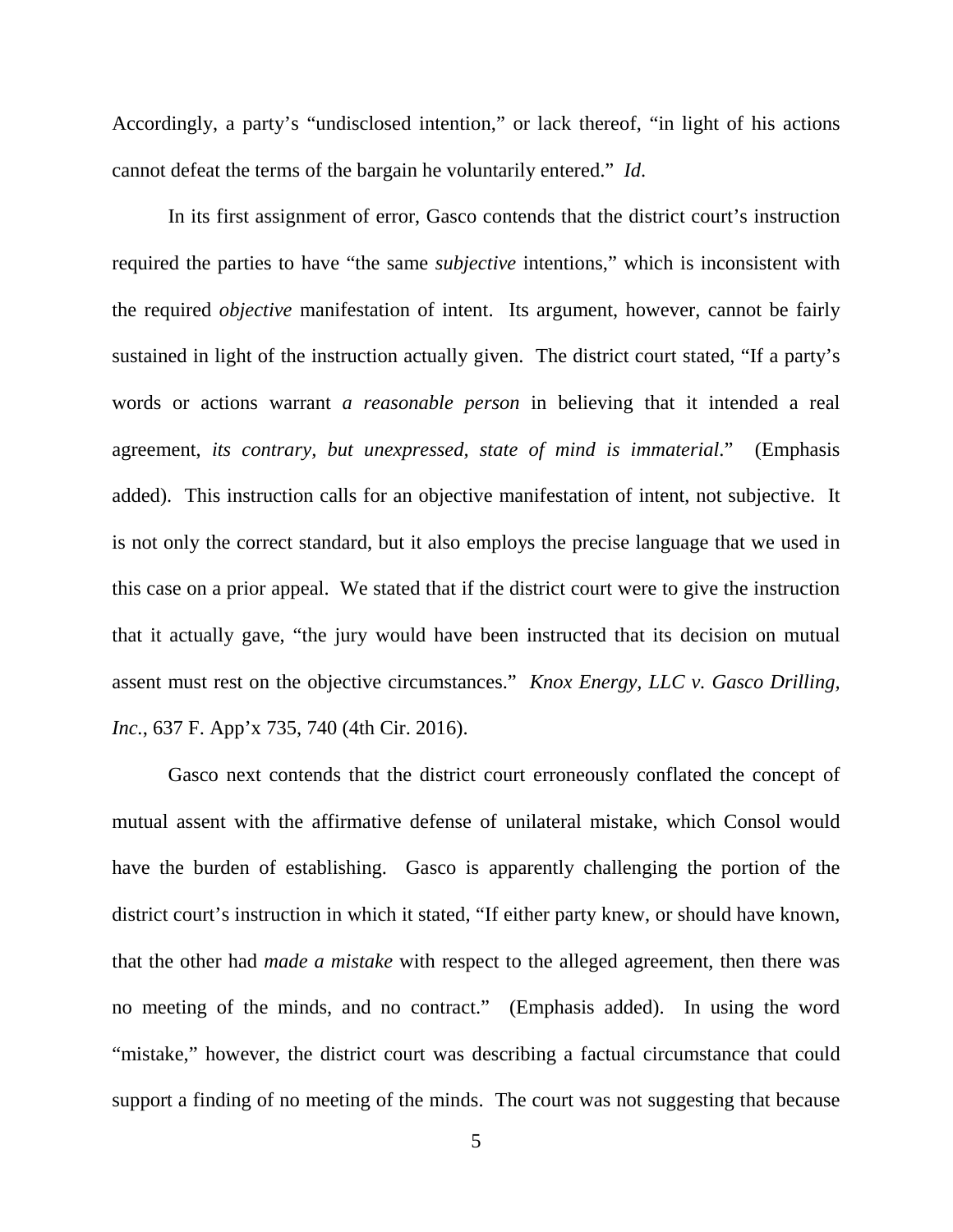Consol made a mistake regarding the contract's contents it was entitled to be relieved of the contract's obligations, as a defendant typically maintains when mounting a mistake defense. *See, e.g.*, *Ward v. Ward*, 387 S.E.2d 460, 462 (Va. 1990). Rather, the court was, in context, noting that when one party's mistaken entry into a purported contract is coupled with the other party's knowledge of that mistake, there is no meeting of the minds; there is no mutual assent as required to form a valid contract. And we explained as much in *Knox Energy*, where we stated that if "Gasco knew or should have known that Consol made a mistake, we agree there was no mutual assent." 637 F. App'x at 738. That is the precise explanation that the district court gave to the jury, and it accurately represented the factual disputes at trial. Consol contended that it sent the contract form to Gasco in error and that Gasco knew, or should have known, that it was sent in error and was not intended to be the basis for a contract. Given that context, the statement accurately describes the requirement under Virginia law of mutual assent to the agreement. *See Phillips*, 643 S.E.2d at 175.

Gasco next contends that the district court erred in telling the jury that a party "cannot snap up an offer that is too good to be true." Not only is that language taken out of context from our prior opinion, but it is also taken out of context from the district court's instructions. The district court gave that instruction in relation to the principle taken from *Lucy* that a party cannot claim that a valid contract exists *if it knew* that the other party never intended to enter into an agreement. Thus, the court informed the jury that Gasco could not "snap up" Consol's mistaken offer and take advantage of that error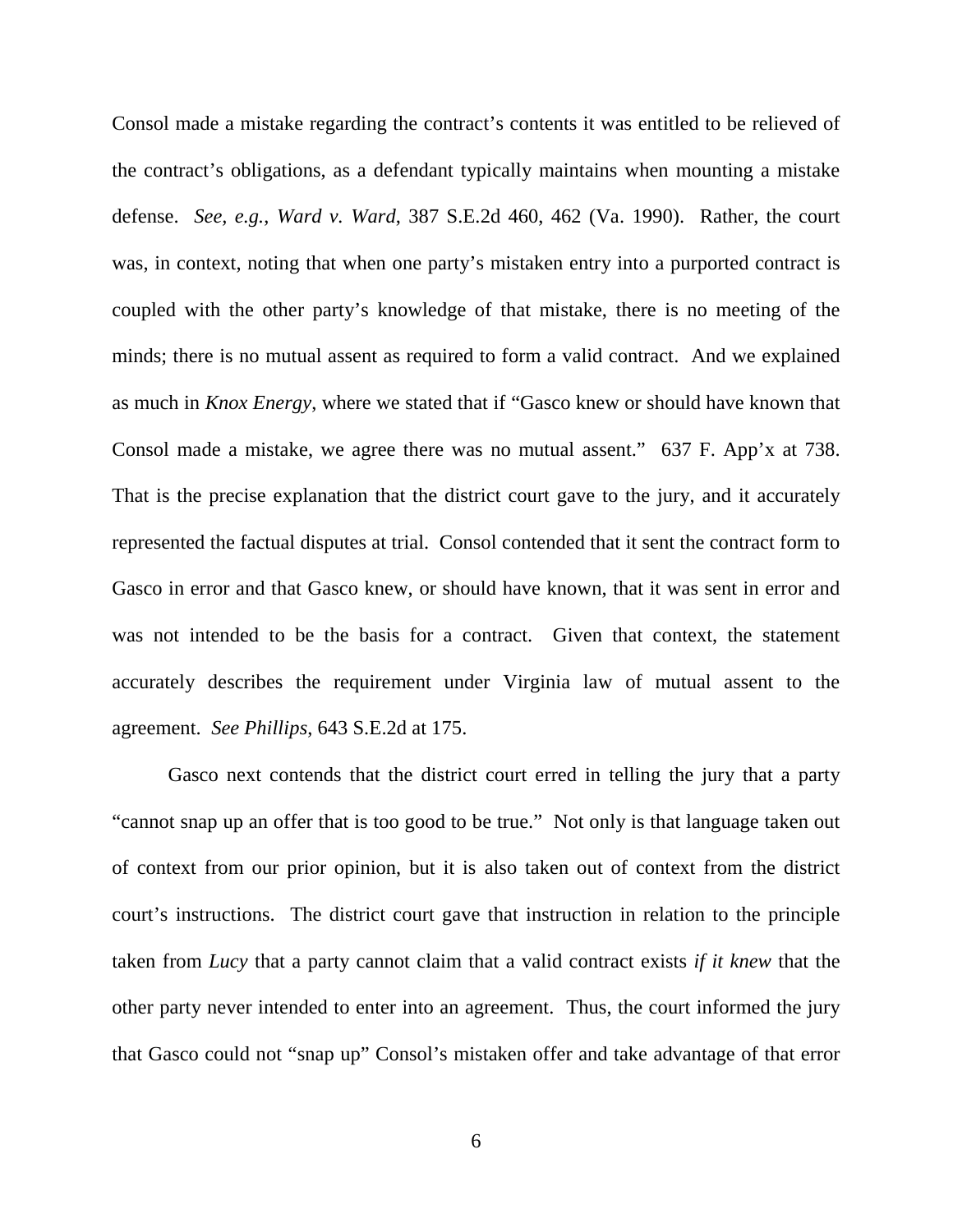if it knew or a reasonable person would have known that Consol had indeed made a mistake.

Finally, Gasco contends that the district court erred in rejecting its own proposed instruction that assent turns "exclusively on the express communications between the parties at the time the [contract] was executed." While the district court substantially gave that instruction, it did not limit the jury to consideration of communications *at the time* the contract was executed. Such a limitation would be both unsupported by case law and by commonsense. *See Lucy*, 84 S.E.2d at 522 (explaining that the parties' "words and acts, *judged by a reasonable standard*, [must] manifest an intention to agree, [and] it is immaterial what may be the real but unexpressed state of his mind" (emphasis added)); 1 Samuel Williston & Richard A. Lord, *A Treatise on the Law of Contracts* § 3:5 (4th ed. 2008) ("When making this determination [of how a reasonable person would view the manifestation of assent], a court must consider *the totality of the circumstances* surrounding the parties at the time they manifest an intention to contract" (emphasis added)).

Taking the district court's instructions as a whole, we conclude that the court did not err in instructing the jury on mutual assent. Applying the court's instructions to the facts, the jury found that there was no meeting of the minds — no mutual assent between the parties and accordingly rendered a verdict in favor of Consol. Since Gasco does not challenge the jury's factual findings, we affirm.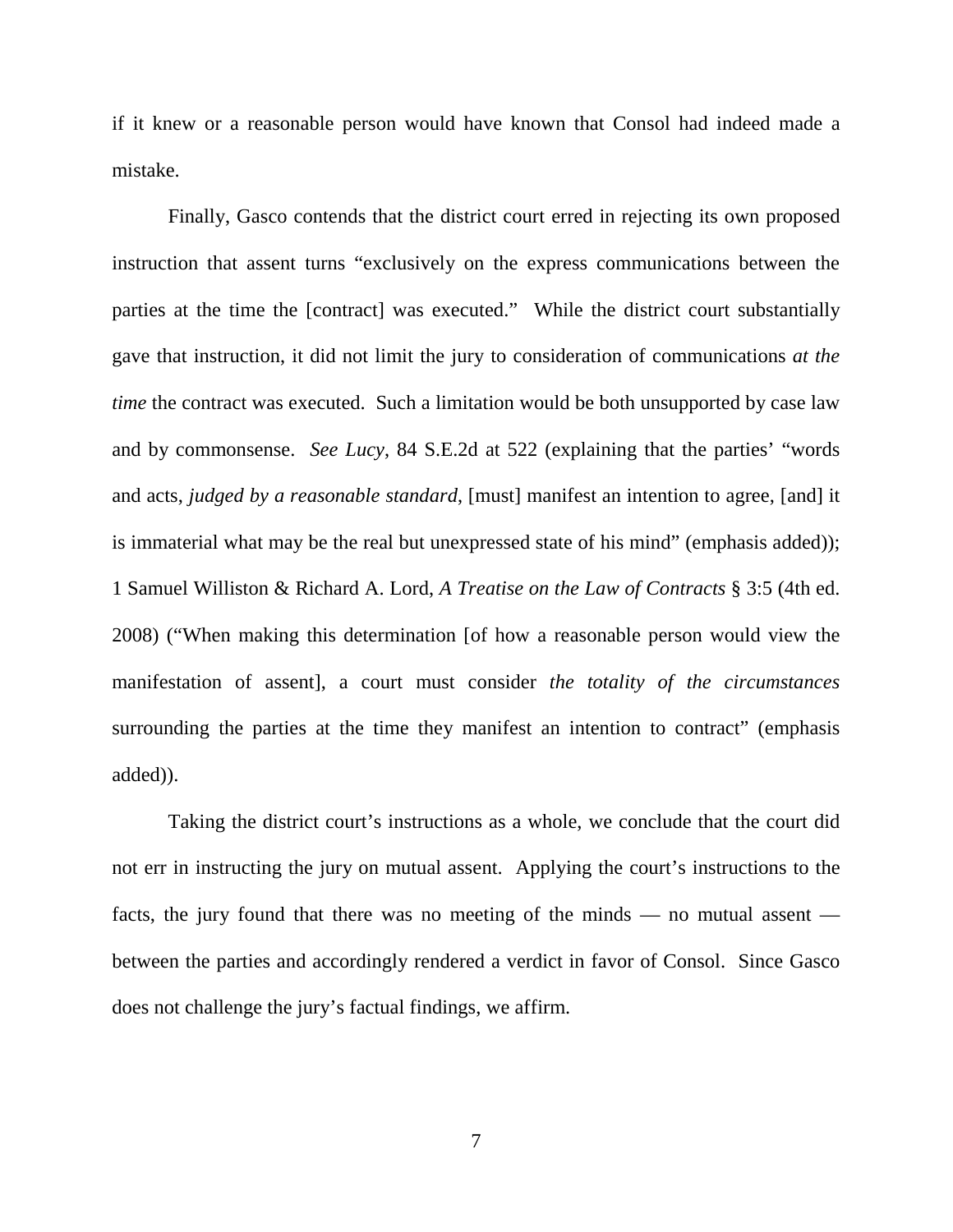Gasco nonetheless requests a new trial based on alleged misconduct by Consol during discovery and, alternatively, the district court's ruling excluding a document that Gasco offered into evidence during trial.

As to its first argument, Gasco argues that Consol engaged in misconduct justifying a new trial under Federal Rule of Civil Procedure 60(b)(3) by failing to disclose a drilling contract that Consol had entered into with a third party — a contract the parties called the 2012 Noah Horn Contract. To succeed in such a motion, Gasco was required (1) to demonstrate that it had a meritorious claim; (2) to prove the misconduct by clear and convincing evidence; and (3) to demonstrate that the misconduct prevented it from fully and fairly presenting that claim. *See Schultz v. Butcher*, 24 F.3d 626, 630 (4th Cir. 1994). And once the court received that evidence, it was required to "balance the competing policies favoring the finality of judgments and justice being done in view of all the facts, to determine within its discretion whether relief [was] appropriate." *Id*. (quoting *Square Constr. Co. v. Metro. Area Transit Auth.*, 657 F.2d 68, 71 (4th Cir. 1981)).

While Gasco argued to the district court that Consol was required by Gasco's discovery requests to disclose the 2012 Noah Horn Contract, a fact that Consol disputed, the district court, after considering those arguments in the broader context of the discovery process, concluded that Gasco failed, as required by Rule 60(b)(3), to prove by clear and convincing evidence that Consol engaged in any misconduct. The court also concluded that, in any event, Gasco failed to show that it was prevented from presenting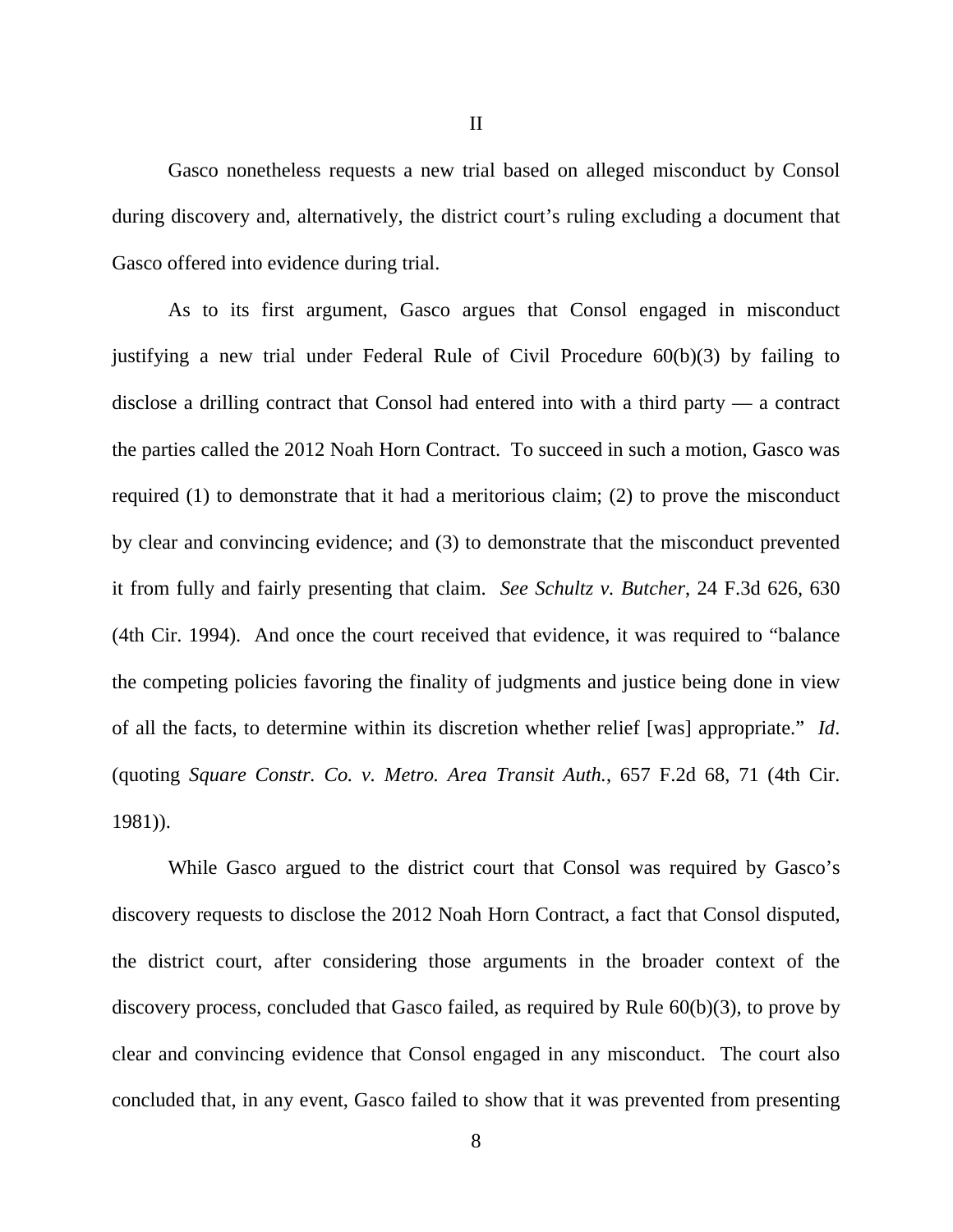its claim that it neither knew nor should have known that Consol made a mistake because the 2012 Noah Horn Contract was executed *after* the parties allegedly entered into the contract at issue in this case. After a careful review of the record and the parties' arguments, we conclude that the district court did not abuse its discretion in refusing to grant Gasco's Rule 60(b)(3) motion for a new trial for the alleged discovery misconduct.

As to its evidentiary challenge, Gasco argues that it was entitled to a new trial also because the district court erred in excluding the same 2012 Noah Horn Contract from evidence when Gasco sought to introduce it on the third day of trial. The district court excluded the document because it was not identified on Gasco's exhibit list and was offered in the middle of trial without prior notice to Consol. In making such a ruling, the court was required to consider various factors, including, but not limited to, the surprise to the other party and its ability to cure that surprise, the potential disruption to trial, the importance of the evidence, and any explanations for not properly disclosing it. *See S. States Rack & Fixture, Inc. v. Sherwin-Williams Co.*, 318 F.3d 592, 597 (4th Cir. 2003).

The record shows that the district court considered the relevant factors, including the various arguments advanced by Gasco about why the document was produced late and why it should nonetheless be admitted at trial given its professed importance. It also considered the arguments advanced by Consol that admitting the document would be unfair and that the document was, in any case, not relevant. In its written order, the court stated, "I considered these factors during the trial and I have considered them again here. Gasco's argument fails for the same reasons stated above. The evidence was of limited relevance, and its probative value was outweighed by its unfair surprise to [Consol's]